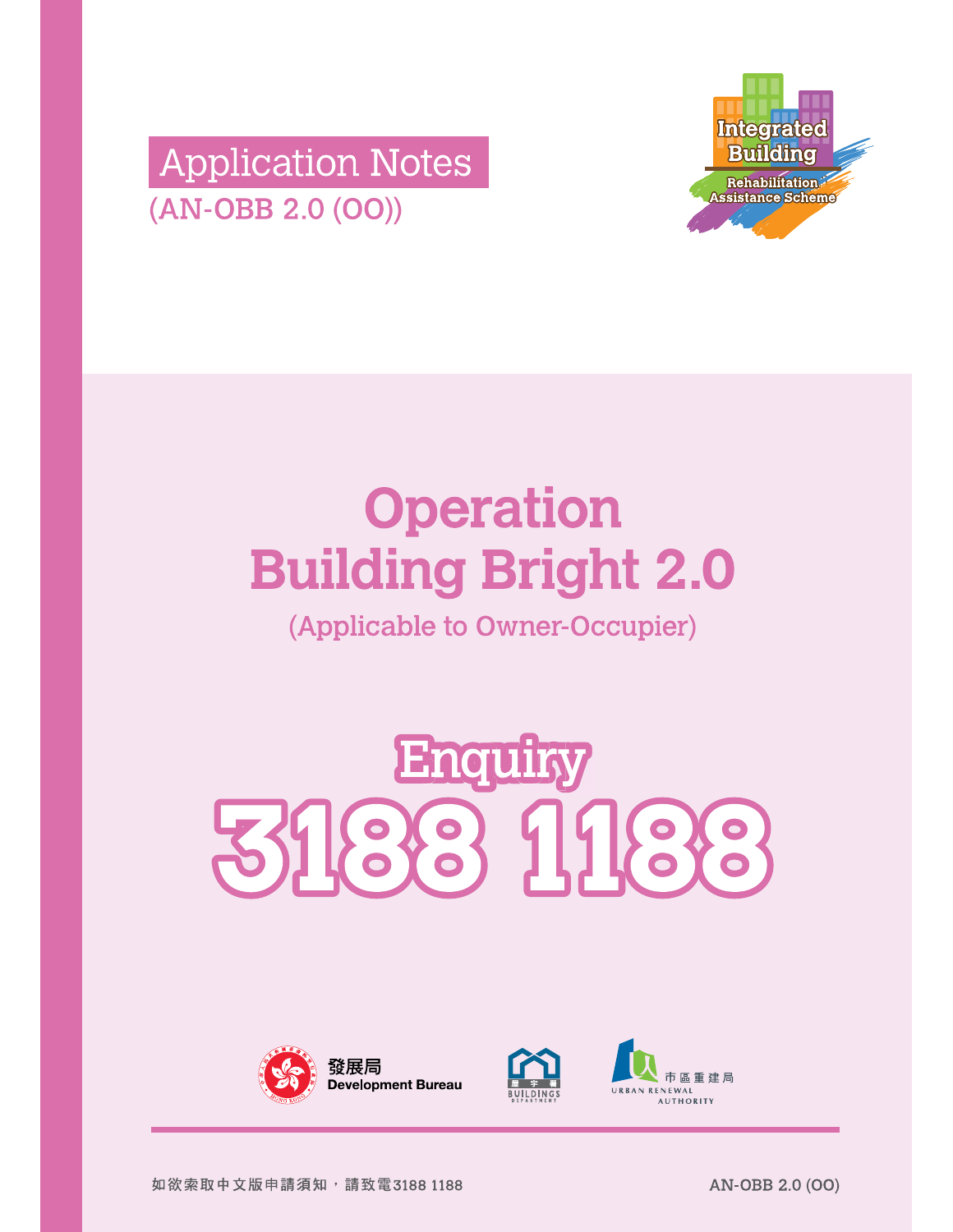#### **Introduction**

With a view to safeguarding public safety, the Chief Executive announced in the "2017 Policy Address" to earmark HK\$3 billion and partnered with the Urban Renewal Authority ("URA") for implementation of the "Operation Building Bright 2.0" ("**OBB 2.0**"), aims at providing technical and financial support for owner-occupiers of aged private residential or composite buildings with a relatively low average annual rateable value, to act in compliance with the requirements under the Mandatory Building Inspection Scheme ("**MBIS**"). OBB 2.0 is now open for application.

#### **Target Buildings**

There are two categories of target buildings under OBB 2.0:

#### **Category 1**

Category 1 covers buildings whose owners or owners' organisations are prepared to carry out at least the prescribed inspection and repair works for the common parts of their buildings on a voluntary basis in accordance with the requirements under the MBIS;

#### **Category 2**

Category 2 covers buildings which have not complied with the outstanding MBIS Statutory Notices, but the owners or owners' organisations concerned have difficulties in coordinating the prescribed inspection and repair works for commons parts of the buildings and are selected by Buildings Department ("**BD**") based on risk assessment. For Category 2 buildings, BD will exercise its statutory power to arrange consultants and contractors to carry out the necessary inspection and works on behalf of the owners.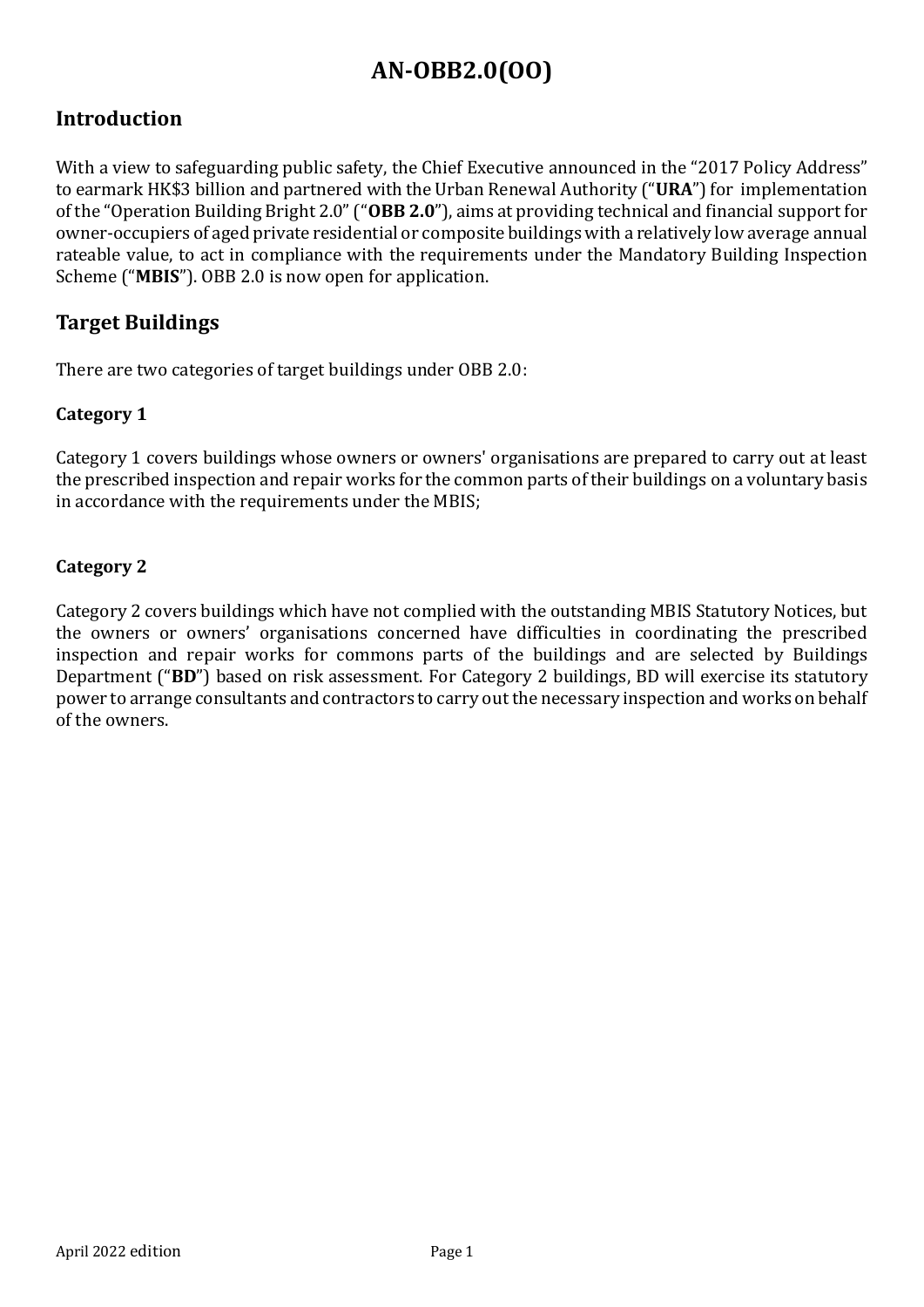#### **1. Eligibility Criteria**

#### **1.1 Owner-occupiers**

- 1.1.1 **The Applicant must be** a holder of valid Hong Kong identity card;
- 1.1.2 The Applicant must be the owner of a residential unit in a Category 1 or Category 2 building under OBB 2.0 Note 1 and the unit is solely for the purpose of self-occupation by him/her or his/her immediate family members Note 2; and
- Note 1: For a building owned by a Civil Servants' Co-operative Building Society, members of the society may also apply.
- Note 2: "Immediate family members" means spouse (i.e. lawful opposite-sex husband or wife), parents, children, stepchildren, dependent siblings, paternal or maternal grandparents, paternal or maternal grandchildren, stepparents, and the parents or stepparents of spouse.
- 1.1.3 The target building has been granted the Approval-in-Principle Letter for OBB 2.0 as a Category 1 building, or has been notified of being selected as a Category 2 building; and
- 1.1.4 The Applicant must not at the same time be a recipient of any public housing benefits, subsidies or allowances (e.g. holding public housing tenancy or public housing ownership with alienation restrictions (except building owned by Civil Servants' Co-operative Building Society).
- 1.1.5 The Steering Committee of OBB 2.0 shall review the special particular circumstances of any case to determine the eligibility and subsidy level.
- 1.1.6 If the Applicant owned more than one eligible unit in applying for OBB 2.0, he/she may only apply for the subsidy with his/her occupied unit, i.e. the number of unit limits at one. Where an Applicant has received subsidy under OBB 2.0 for a certain unit, he/she shall not be entitled to any subsidy under OBB 2.0 again if he/she subsequently moves to another eligible building under Category 1 or Category 2 of OBB 2.0.

#### **1.2 Elderly Owner-Occupiers**

- 1.2.1. **The Applicant must meet** the requirements as stipulated in Paragraph 1.1 of this Application Notes; and
- 1.2.2. The Applicant must be **aged 60** or above (as indicated on Hong Kong identity card) on or before the application deadline as specified in Paragraph 6.7 of this Application Notes.

#### **2. Definition of Residential Unit**

"Residential Unit" means an independent unit as registered in the Land Registry records or shown on the approved building plans, and the unit is used for residential purpose. If the Applicant lives in a unit in a composite building the use of which has been changed from non-residential to residential purpose, he/she shall make a statutory declaration in accordance with the Oaths and Declarations Ordinance declaring that the unit is entirely for residential use (excluding shop houses and any forms of commercial use) Note 3.

Note 3: Such statutory declaration shall only be used for the purpose of the application for OBB 2.0 subsidy and the owners or occupiers shall not be regarded the same as any formal application for change of uses of the unit concerned to the relevant government departments. The approved uses of such unit as indicated on the relevant Occupation Permit shall not be changed because of such statutory declaration.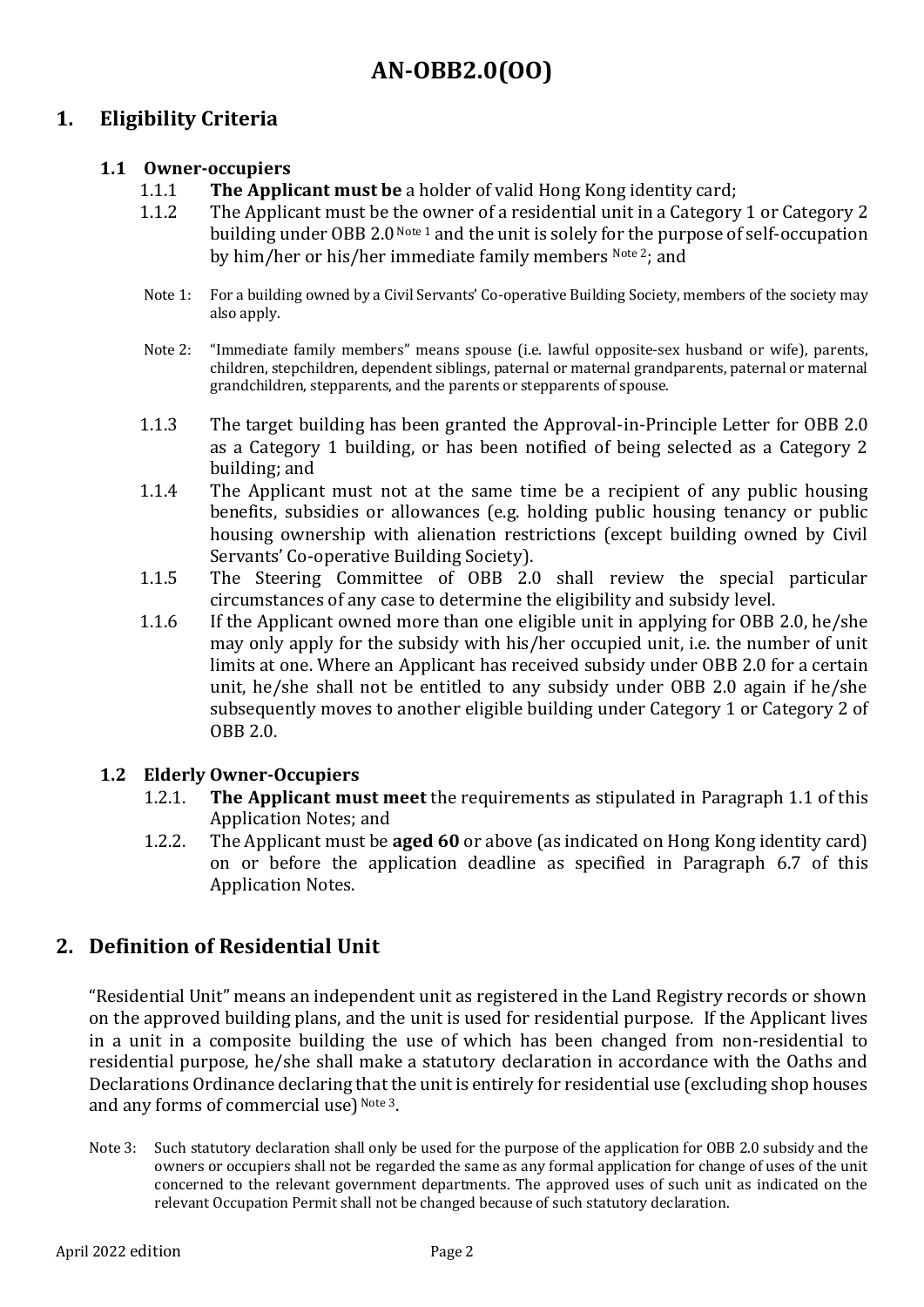#### **3. Target Beneficiaries and Level of Subsidy**

- 3.1 The owner-occupiers of residential units in those buildings approved for participating in OBB 2.0 may apply for the following subsidies:
	- (a) For prescribed inspection and repair works for common parts of the building (which meet the requirements set out in Paragraph 4.1 of "AN-OBB2.0(Bldg)")

| Owner-occupation unit                          | Level of Subsidy                                                                   |
|------------------------------------------------|------------------------------------------------------------------------------------|
| Owner-occupiers                                | 80% of the cost of the relevant works,<br>subject to a cap of HK\$40,000 per unit  |
| Elderly owner-occupiers [See<br>Paragraph 1.2] | 100% of the cost of the relevant works,<br>subject to a cap of HK\$50,000 per unit |

(b) For prescribed inspection and repair works for private projecting structures (which meet the requirements set out in Paragraph 4.2 of "AN-OBB2.0(Bldg)")

For buildings approved to carry out prescribed inspection and repair works for common parts of the buildings under OBB 2.0, they may apply for the following subsidy:

| Owner-occupation unit | Level of Subsidy                                                                 |
|-----------------------|----------------------------------------------------------------------------------|
| All owner-occupiers   | 50% of the cost of the relevant works,<br>subject to a cap of HK\$6,000 per unit |

Eligible owner-occupiers Note 4 **should fill in the "Integrated Building Rehabilitation Assistance Scheme (IBRAS) Application Form for Owners of Individual Units"** ("**Application Form**") by themselves and submit the Application Form to URA within the application period specified in Paragraph 6.7 of this Application Notes.

- 3.2 For the avoidance of doubt, an eligible owner-occupier may only apply for the subsidy for inspection and repair works for private projecting structures of his/her residential unit after the approval for his/her building to participate in OBB 2.0 is granted.
- 3.3 If the unit is co-owned by elderly owner-occupier(s) and non-elderly person(s), the elderly Applicant remains eligible to apply for subsidy at 100% of the cost of the inspection and repair works for common areas of such unit, subject to a cap of HK\$50,000 per unit.
- Note 4: Including those without Buildings Department's MBIS compliance notice on the prescribed inspection and prescribed repair works for projecting structure at his/her unit **after** 11 October 2017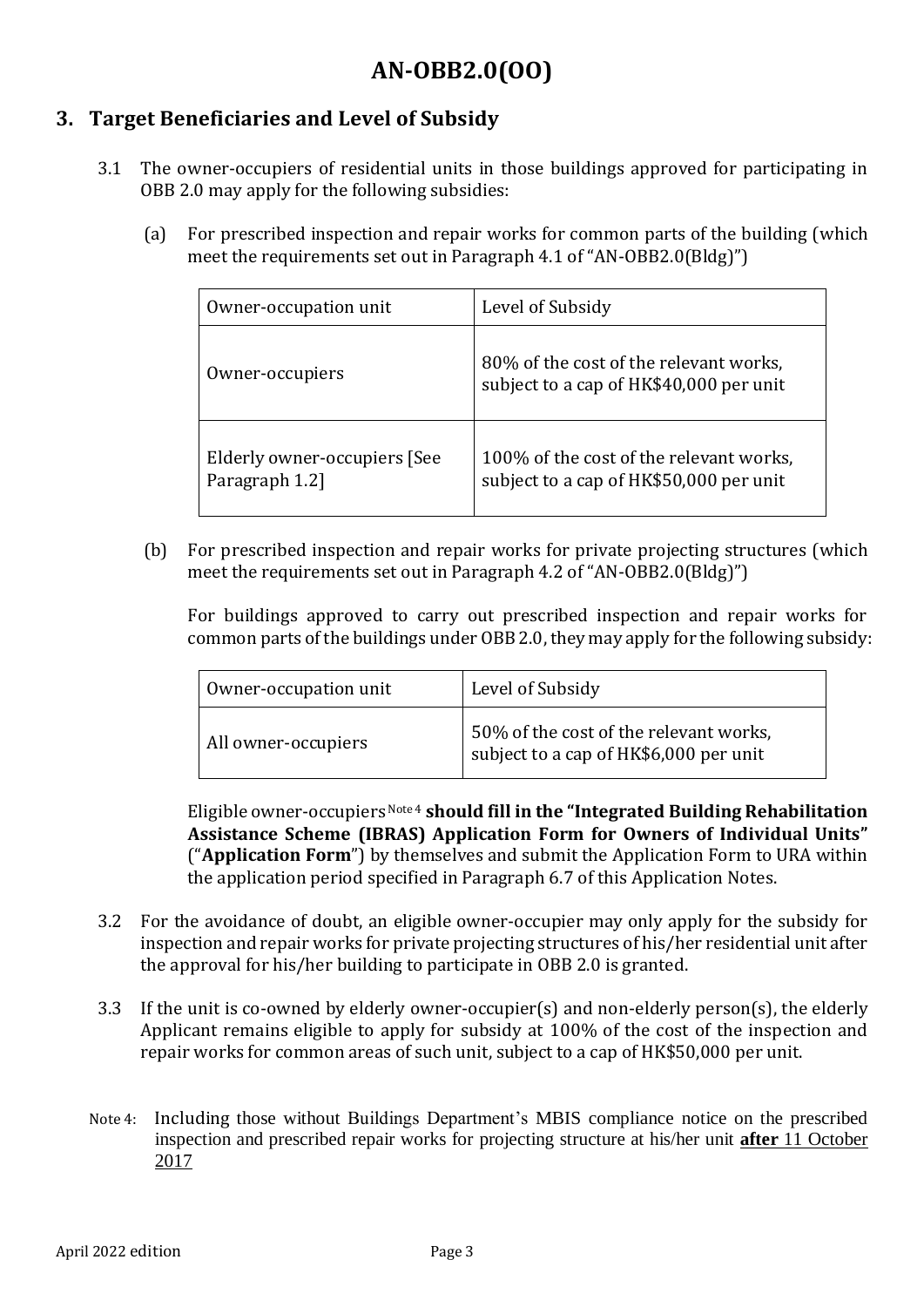#### **4. Other Terms**

- 4.1 If the Applicant is only one of the co-owners of the unit, he/she may also apply for full subsidy for owner-occupiers/elderly owner-occupiers.
- 4.2 The Applicant shall not use the subsidies received under OBB 2.0 for any repeated items of works which have already been subsidised by "**Fire Safety Improvement Works Subsidy Scheme", "Lift Modernisation Subsidy Scheme" and** "Operation Building Bright 1.0". In case the applicant has already received subsidies under OBB 2.0 with his/her occupied unit, that unit would not be eligible for any subsidies under "**Mandatory Building Inspection Subsidy Scheme"** and" Common Area Repair Works Subsidy" offered by URA for the same works.
- 4.3 The total amount of subsidy/loan received by the Applicant under OBB 2.0, "Building Maintenance Grant Scheme for elderly owners" provided by the Hong Kong Housing Society, and the "Building Safety Loan Scheme" provided by the BD shall not exceed the actual costs paid by the Applicant for the relevant works.
- 4.4 Under no circumstances shall any unauthorised building works or structures on or in a building approved to participate in OBB 2.0 be regarded as a residential unit or be entitled to the subsidies under OBB 2.0.

#### **5. Release of Subsidy**

- 5.1 As regards the release of subsidy for common parts of the building, the subsidy will be released by phases (up to 4 phases) to the owners' organisation of the building according to the progress of works for payment of the costs of inspection and repair works for common areas of the building covered by OBB 2.0. The amount of subsidy to be released by URA in each phase will be calculated according to the percentage of the completed eligible works items covered by OBB 2.0. Consultancy fee can be included in the above subsidy release application during the contracting period. The owners' organisation shall distribute the subsidies to owner-occupiers approved to participate in OBB 2.0 in accordance with the funding allocation form provided by URA.
- 5.2 The subsidy may be revoked if the owners' organisation of the building of the Applicant eventually fail to provide URA with the compliance letter from BD certifying that the building has completed the prescribed inspection and repair works to the requirements under MBIS.
- 5.3 If the owners' organisation of the building renders proof to verify the Applicant has paid the cost of inspection and repair works for common areas of the building, URA may depend on the circumstances of each case to release the subsidy to the Applicant directly.
- 5.4 After completion of prescribed inspection and repair works for private projecting structures and submission of sufficient documentary proofs by individual Applicant, the full subsidy will be directly released to the Applicant by URA.
- 5.5 In general, if applicant's application was vetted eligible with relevant grant agreement signed, URA will arrange for release of the subsidy within 30 days after receiving all required documents.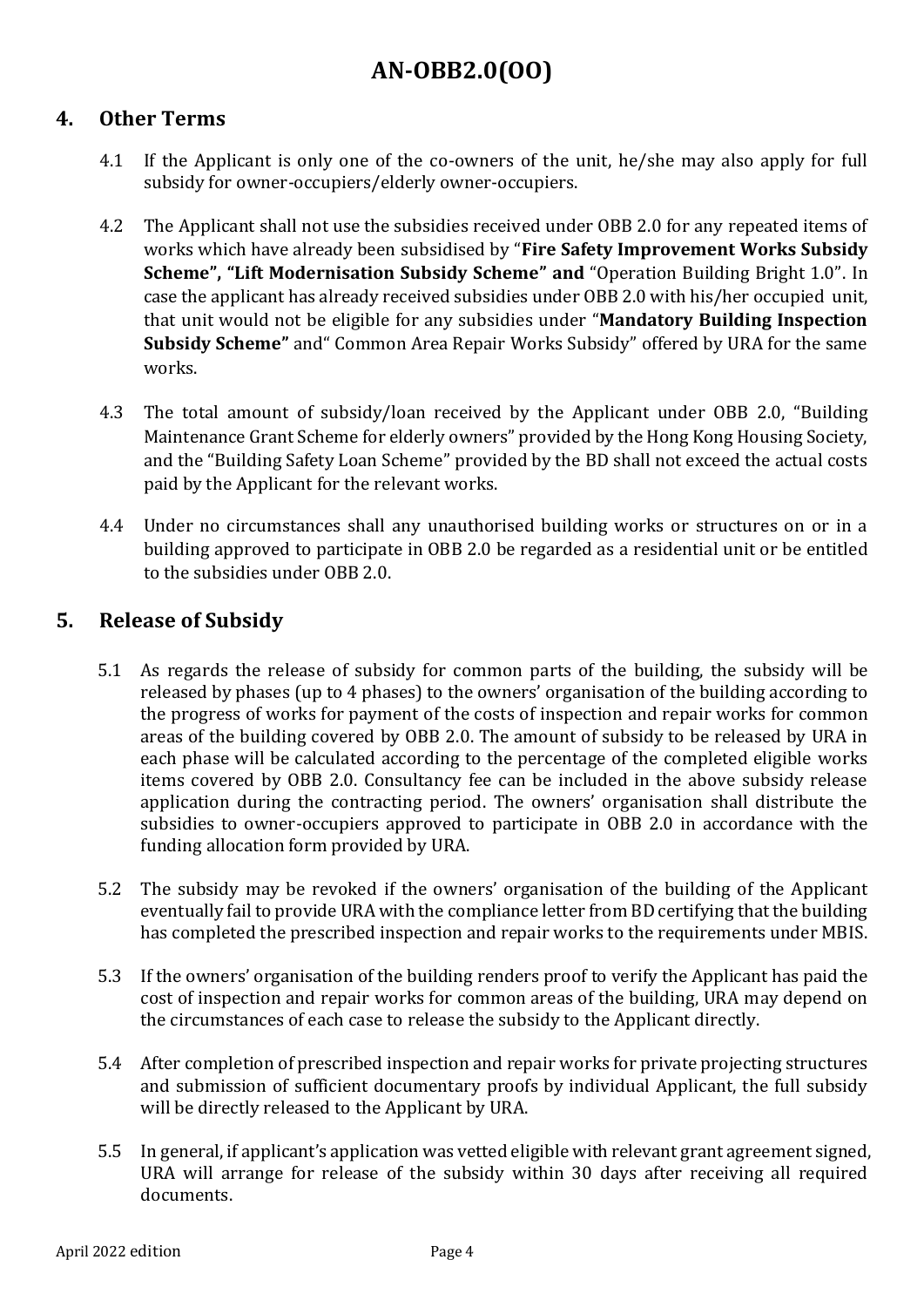#### **6.**

## **7. Submission of Application Form and Vetting Procedures**

- 6.1. The Applicant must fill in and submit the **Application Form** to URA before the application deadline as specified in Paragraph 6.7 of this Application Notes.
- 6.2. The Application Form must be submitted together with the following supporting documents: 6.2.1. Photocopy of Hong Kong identity card of the Applicant;
	- 6.2.2. Photocopy of the latest demand note for rates of the self-occupied unit;
	- 6.2.3. Documentary proof of self-occupation in the unit covered in the application (e.g. photocopy of public utility bills); and
- 6.3. The completed Application Form must be submitted by the Applicant to URA within the application period by any of the following methods:
	- (a) **On-line application:**

Website: http://www.buildingrehab.org.hk/eapplication ( The time of receipt of an on-line application will be adopted as the submission time of that application)

- (b) **Submit in person** or **by post** to the following address: Flat B, G/F, 777-783 Yu Chau West Street, Kowloon ( Submission date is determined by the date of the receipt of the form signed by URA or the date of the stamp chop)
- 6.4. If there are more than one eligible Applicant for the same unit, all such eligible Applicants shall make a joint application by submitting one Application Form.
- 6.5. URA will review all information submitted by the Applicant. In case of insufficient information, URA may request the Applicant to submit additional information to avoid any delay in the approval process.
- 6.6. Once the application is approved, URA shall require the Applicant to sign a subsidy agreement.
- 6.7. Application Period
	- 6.7.1 Category 1 Buildings
		- The Application Form must be submitted by the Applicant within two months from the date of issue of the OBB 2.0 "Approval-in-Principle Letter" by URA to the building concerned, or within two months from the date of issue of the first "Contribution Schedule for Works for the Common Areas of the Building" issued by the owners' organisation to the Applicant, **the later of which shall be regarded as the application deadline**. URA reserves the right to reject any application not submitted within the application period.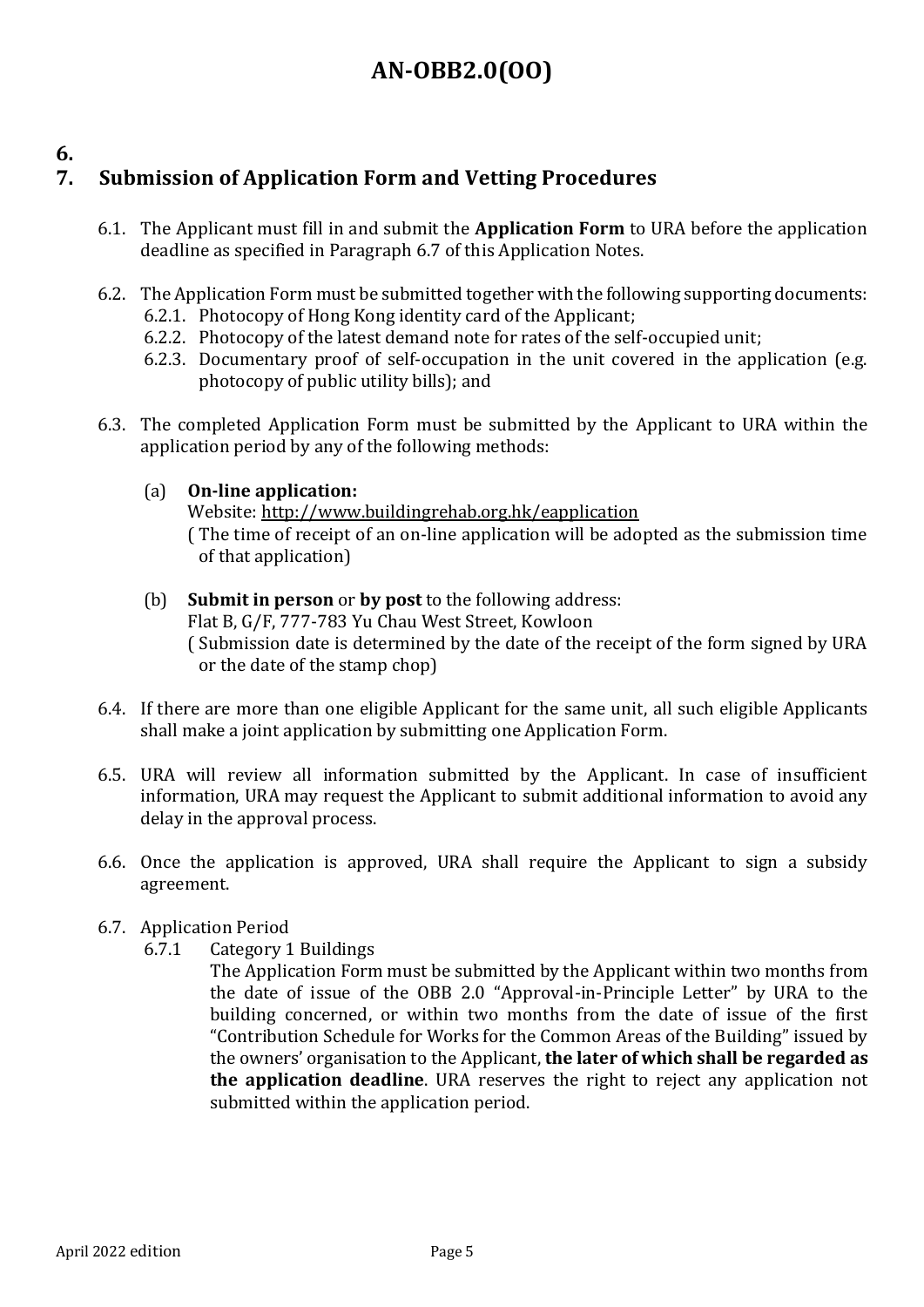#### 6.7.2 Category 2 Buildings

The Application Form must be submitted by the Applicant within six months from the date of issue of the letter by the BD notifying the Applicant of the engagement of consultants for inspection and supervision of repair works for the building concerned, or within two months from issue date of the notification letter regarding the engagement of contractors for repair works at the building concerned, **the later of which shall be regarded as the application deadline**. URA reserves the right to reject any application not submitted within the application period.

- 6.8. In case of any dispute relating to the eligibility for application or release of subsidy, the decision of URA shall be final and conclusive.
- 6.9. Notwithstanding any contrary provision contained in this Application Notes, URA reserves the right to reject the application, to stop release of subsidy, to recover any released subsidy or to adjust the amount of subsidy at any stage on reasonable grounds or in reasonable circumstances and the Applicant shall raise no objection.

#### **Notes:**

- (1) URA is a public body under the regulation of the Independent Commission Against Corruption (ICAC) and Office of The Ombudsman, Hong Kong. All incident suspected to be related to corruption shall be reported to the ICAC immediately.
- (2) URA is a public body as defined in the Prevention of Bribery Ordinance (Cap. 201) and all staff members of URA are subject to the said Ordinance and are not allowed to solicit and accept any other forms of advantages (monetary or otherwise) from customers, contractors, suppliers, registered inspectors or any other person. For the appointment of registered inspectors, project consultants and contractors for building repair works, staff of URA shall only provide general guidance and are prohibited from taking part in any form of actions leading and influencing the Applicant in the selection of registered inspectors, project consultants and contractors (excluding the services arranged by URA under the "Smart Tender" scheme).
- (3) The Application Form and this Application Notes are not legally binding on URA. URA is not liable to any person for any loss or damages which may be incurred or sustained by relying on any information contained in the Application Form and this Application Notes.
- (4) URA reserves the right to modify the above contents at any time without prior notice. The web version shall prevail should there be any changes. Please refer to "Building Rehab Info Net" (www.buildingrehab.org.hk) for the latest version.
- (5) Any wilful misrepresentation or omission may lead to disqualification and court proceeding. The Applicant is reminded that it is a criminal offence to obtain any pecuniary advantage by deception.

#### Enquiry Hotline: 3188 1188